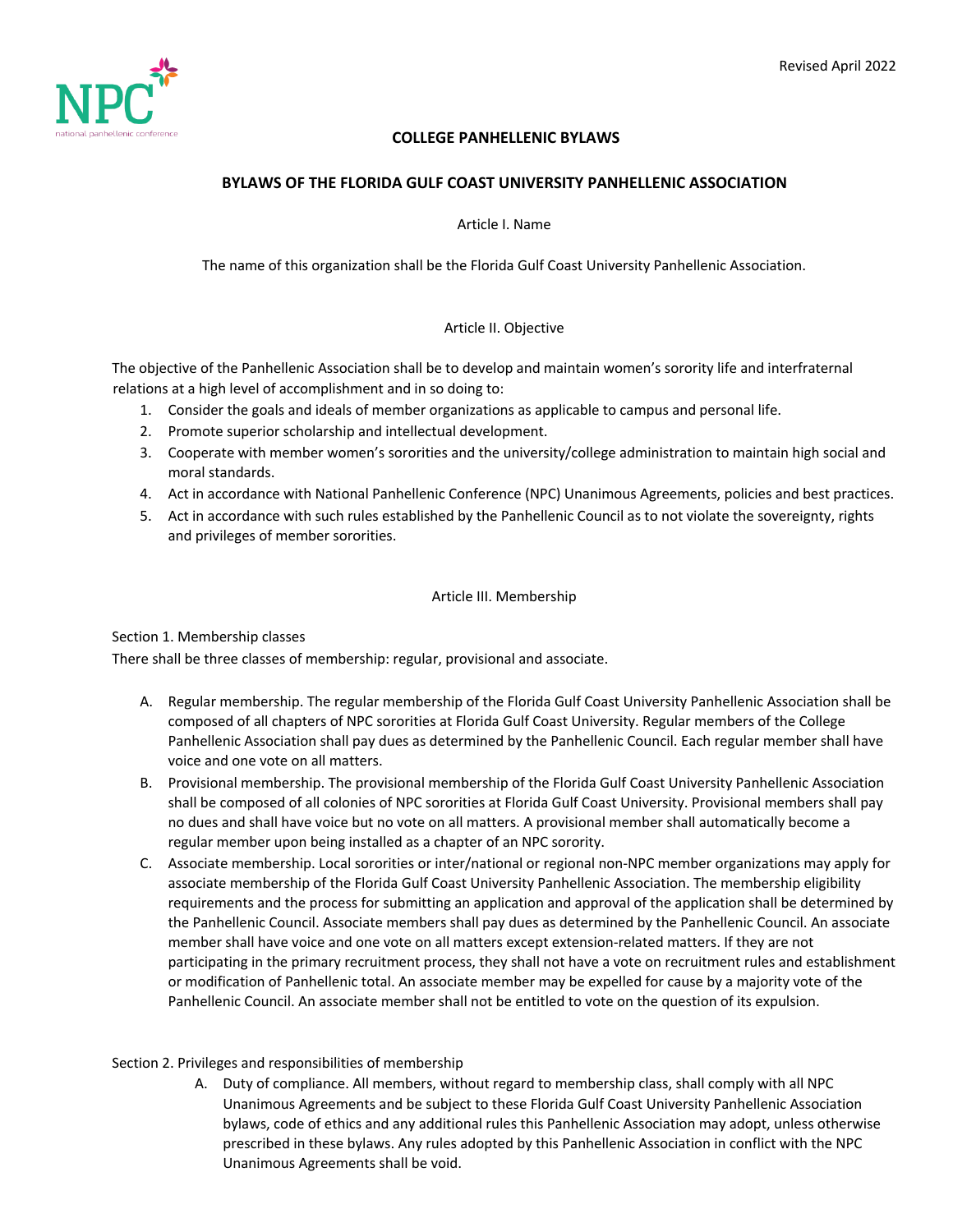# Article IV. Officers and Duties

# Section 1. Officers

The officers of the Florida Gulf Coast University Panhellenic Association shall be President, Vice President of Internal Affairs, Vice President of Membership, Vice President of Communications, Vice President of Operations, Vice President of Membership Development, and the Vice President of Internal Recruitment.

# Section 2. Eligibility

Eligibility to serve as an officer shall depend on the class of membership:

- A. Regular membership. Members from women's sororities holding regular membership in the Florida Gulf Coast University Panhellenic Association shall be eligible to serve as any officer.
- B. Provisional membership. Members from women's sororities holding provisional membership in the Florida Gulf Coast University Panhellenic Association shall not be eligible to serve as an officer.
- C. To be eligible to serve as an officer on the Panhellenic Council the individual must be in good standing with their chapter, enrolled in at least 9 credit hours, and have a 2.75 cumulative GPA.
- D. All candidates must have been active in their respected organization for a minimum of two semesters from the day pledged.
- E. Members from women's sororities holding associate membership in the Florida Gulf Coast University Panhellenic Association shall be eligible to serve as an officer except president or the officers in charge of recruitment/recruitment counselors.

# Section 3. Selection of Officers

The offices of President, Vice President of Internal Affairs, Vice President of Membership, Vice President of Communications, Vice President of Operations, Vice President of Membership, Vice President of Internal Recruitment of Florida Gulf Coast University Panhellenic Association shall be elected by ballot, except if there is only one nominee for an office that nominee shall be declared elected.

# Section 4. Office-holding limitations

No more than 3 member(s) from the same women's sorority shall hold office during the same term*.*

# Section 5. Nomination procedure

- A. NOMINATING COMMITTEE.
	- a. A nominating committee of four (4) members shall be composed of the Panhellenic Advisor, the outgoing Panhellenic President, the respective outgoing Executive Council member, and another outgoing Panhellenic Executive Council member.
	- b. Should the outgoing Executive Council officer(s) on the committee seek a second term on the Executive Council, the Panhellenic Advisor and/or the outgoing Panhellenic President will appoint another officer (who is not running for a second term) to sit on the committee.
	- c. The Panhellenic Advisor shall serve as nonvoting ex-officio member of the nominating committee.
- B. APPLICATION PROCEDURE.
	- a. Applications for all Panhellenic Executive Council positions will be available no later than November 1st of each year and due on the date specified by the Panhellenic Executive Council, but no later than November 15th of each year.
	- b. The outgoing Executive Council and Panhellenic Advisor will meet the week before applications are released to discuss expectations and establish interview times. The Panhellenic President, Panhellenic Advisor, and Vice President of Internal Affairs will review and edit the current application (if needed) for the Executive Council.
	- c. Should the outgoing Panhellenic President or Vice President of Internal Affairs seek a second term on the Council, the Panhellenic Advisor will appoint a non-running outgoing officer to stand in her place.
- C. INTERVIEW AND NOMINATION PROCEDURE.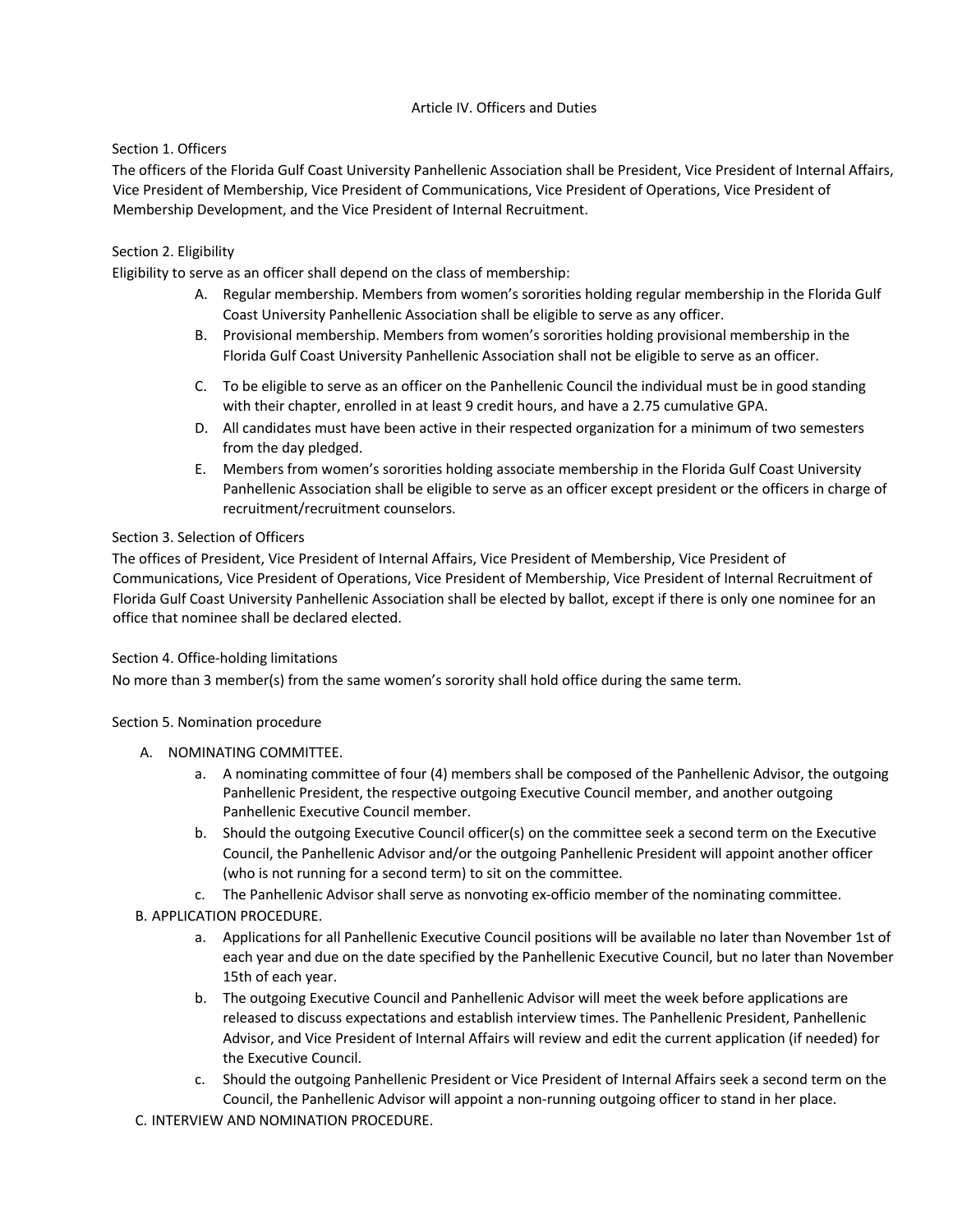- a. The nominating committee shall interview eligible applicants and shall nominate two (2) potential candidates for each position unless the committee feels as if more than two (2) candidates would be worthy of the position.
- b. If there are no eligible applicants for a position, the nominating committee may leave it open and allow any eligible individuals who applied for any position on the Panhellenic Executive Council by the deadline to run off of the floor during the election.
- c. The nominating committee may nominate an individual into multiple positions.
- d. The applicants must accept their nomination prior to being put on the ballot.
- D. PRESENTATION PROCEDURE.
	- a. The nominees for each Panhellenic Executive Council position will be presented at a Panhellenic General Assembly meeting or a special meeting as established by the Panhellenic President.
	- b. Following the officer order listed in the bylaws, the individuals nominated for each position will give a presentation no longer than five (5) minutes in length to the delegates.
	- c. After each individual's presentation, the delegates will have the opportunity to participate in a question and answer portion lasting no longer than five (5) minutes.
- E. SELECTION PROCEDURE.
	- a. After the presentation and question and answer portion for each individual position, the nominees will leave the room, and the Panhellenic Delegates may begin discussion (facilitated by the Panhellenic Vice President of Internal Affairs), if motioned.
	- b. After the discussion, the Panhellenic Delegates will vote one (1) of the nominated individuals into each position.
	- c. Votes will be cast via secret ballot.
	- d. An individual will be elected only if they receive a simple majority vote of all Panhellenic Delegates.
	- e. Should any position not have a simple majority vote, a discussion must be facilitated by the Vice President of Internal Affairs and there will be a revote. This process will be continued until an officer is elected.
	- f. This process may be repeated no more than three (3) times before the Delegates are required to table the discussion/vote and move on to the next position. The tabled discussion/vote must be lifted off the table after every other position is filled and applicants who applied for any position on the Executive Council will be allowed to run off the floor.
	- g. Should the Panhellenic Delegates not deem any of the slated applicants fit for the position, any eligible individual who applied for the Panhellenic Executive Council by the deadline will have the opportunity to run off the floor and give a five (5) minute presentation.
	- h. Should the nominating committee have nominated only one (1) applicant for the position and the Panhellenic Delegates do not deem her fit, they may elect to have eligible individuals who originally applied, run off of the floor.
	- i. Should the nominating committee have nominated only one (1) applicant for the position and the Panhellenic Delegates not deem them fit and no eligible applicant runs off the floor, the applicant originally slated by the nominating committee will be deemed elected into that position.
	- j. Should an individual who was nominated for multiple positions be elected, their nomination for any other position(s) will be retracted and the position in which they were elected will stand.
	- k. This process will be repeated for each office in the order of: President, Vice President of Internal Affairs, Vice President of Membership, Vice President of Operations, Vice President of Communication, Vice President of Membership Development, and Vice President of Internal Recruitment.

# Section 6. Term

The officers shall serve for a term of one year or until their successors are selected. The term of office will begin at the beginning of the spring semester and conclude at the end of the fall semester.

# Section 7. Removal

Any officer may be removed for cause by a vote of two-thirds of the Panhellenic Council.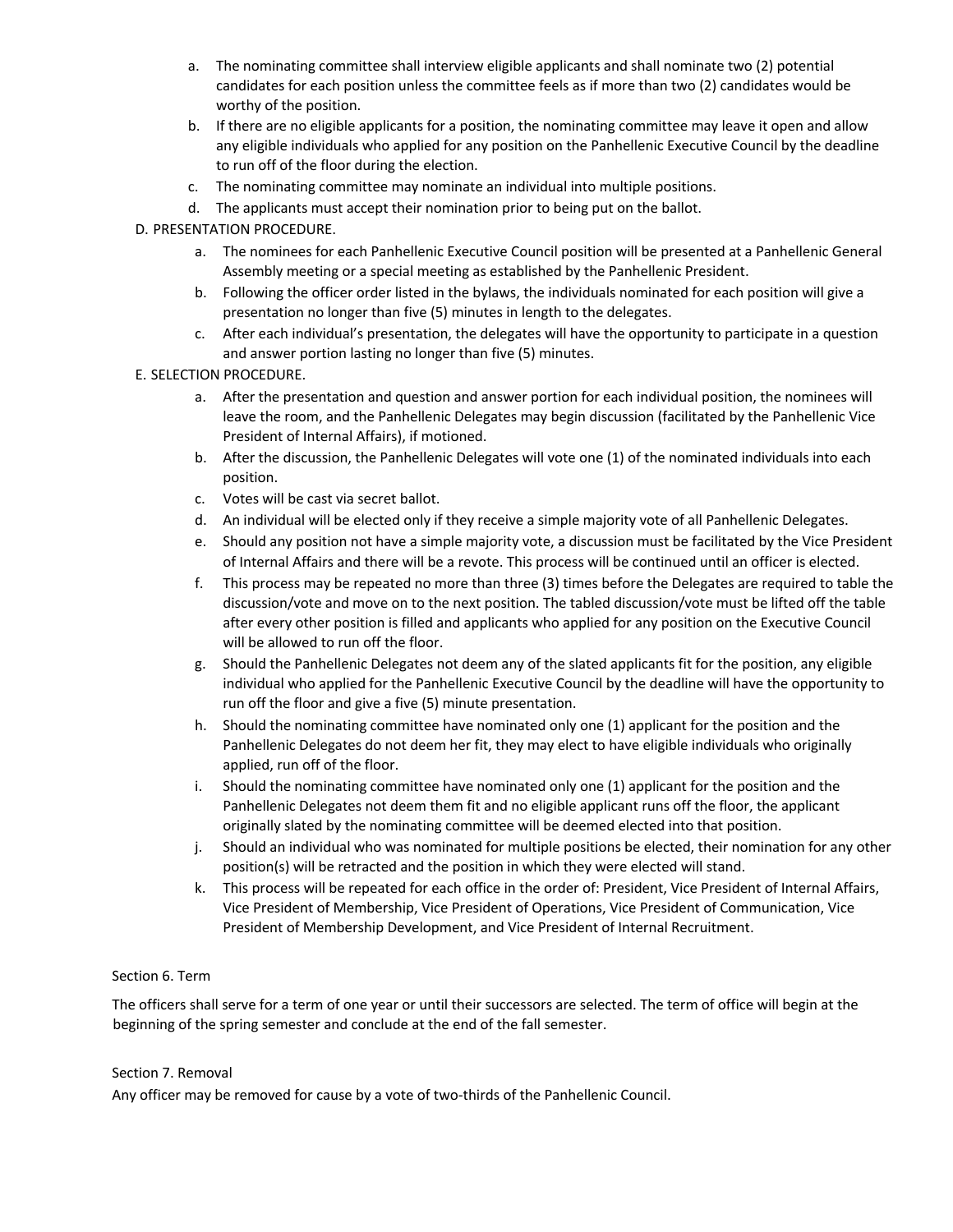### Section 8. Vacancies

Vacancies in the spring semester shall be filled in the same manner of selection as provided in Section 3 of this article. Vacancies in the fall semester shall be filled by appointment of the current Panhellenic Executive Council.

### Section 9: Duties of officers

### A. The President

shall

- a. Be familiar with the NPC Manual of Information and all governing documents of this Association
- b. Have overall responsibility for the operations of the Panhellenic Association
- c. Required to have served as a previous member of the Panhellenic Executive Council or chapter Executive Council
- d. Call and attend all regular and special meetings of the Panhellenic Association
- e. Serve as an ex-officio member of all Panhellenic Association committees with voice but no vote with the exception of the nominating committee
- f. Report as required to the NPC Area Advisor
- g. Maintain a complete, updated President's file which will include the current Panhellenic Association Constitution and Bylaws: the current Panhellenic Association Budget; the current NPC Manual of Information; correspondence and materials received from the NPC Area Advisor; and other pertinent materials
- h. Plan and execute at least one Panhellenic Officer Retreat per semester
- i. Ensure that all incoming Executive Council members get thoroughly trained by their respective outgoing officer or herself
- j. Serve as the liaison between the other Greek councils at Florida Gulf Coast University
- k. Shall serve as the Panhellenic extension liaison
- l. Plan and implement one Delegate retreat per semester, as well as communicate regularly with the delegates
- m. Be responsible for all official communication regarding the Panhellenic Association unless otherwise provided for
- n. Serve as a representative during all Presidents Roundtable meeting
- o. Hold monthly Panhellenic President meetings
- p. Meet weekly with the Panhellenic Advisor
- q. Be responsible for the planning and execution of the annual Distinguished Women's Banquet
- r. Reside in the local area during the summer; exceptions must be approved by both the Panhellenic Executive Council and Panhellenic Advisor
- s. Perform all other duties as assigned
- B. The Vice President of Internal Affairs shall:
	- a. Be familiar with the NPC Manual of Information and all governing documents of this Association
	- b. Perform the duties of the president in her absence.
	- c. Serve as the Chairperson of the Association's judicial board
	- d. Oversee the Association's judicial process
	- e. Select and train the Association's judicial board justices
	- f. Serves as the Panhellenic Chair for the Fraternity & Sorority Life Standards Board
	- g. Process all violations and hold all mediations, if necessary
	- h. Be responsible for assisting in the documenting and processing of judicial infractions throughout the year (including recruitment)
	- i. Plan and lead a risk management informational or seminar each semester for the Panhellenic Community
	- j. Meet monthly with each chapter's risk-related position to discuss relative issues and collaborate to come up with solutions
	- k. Oversee the academic committee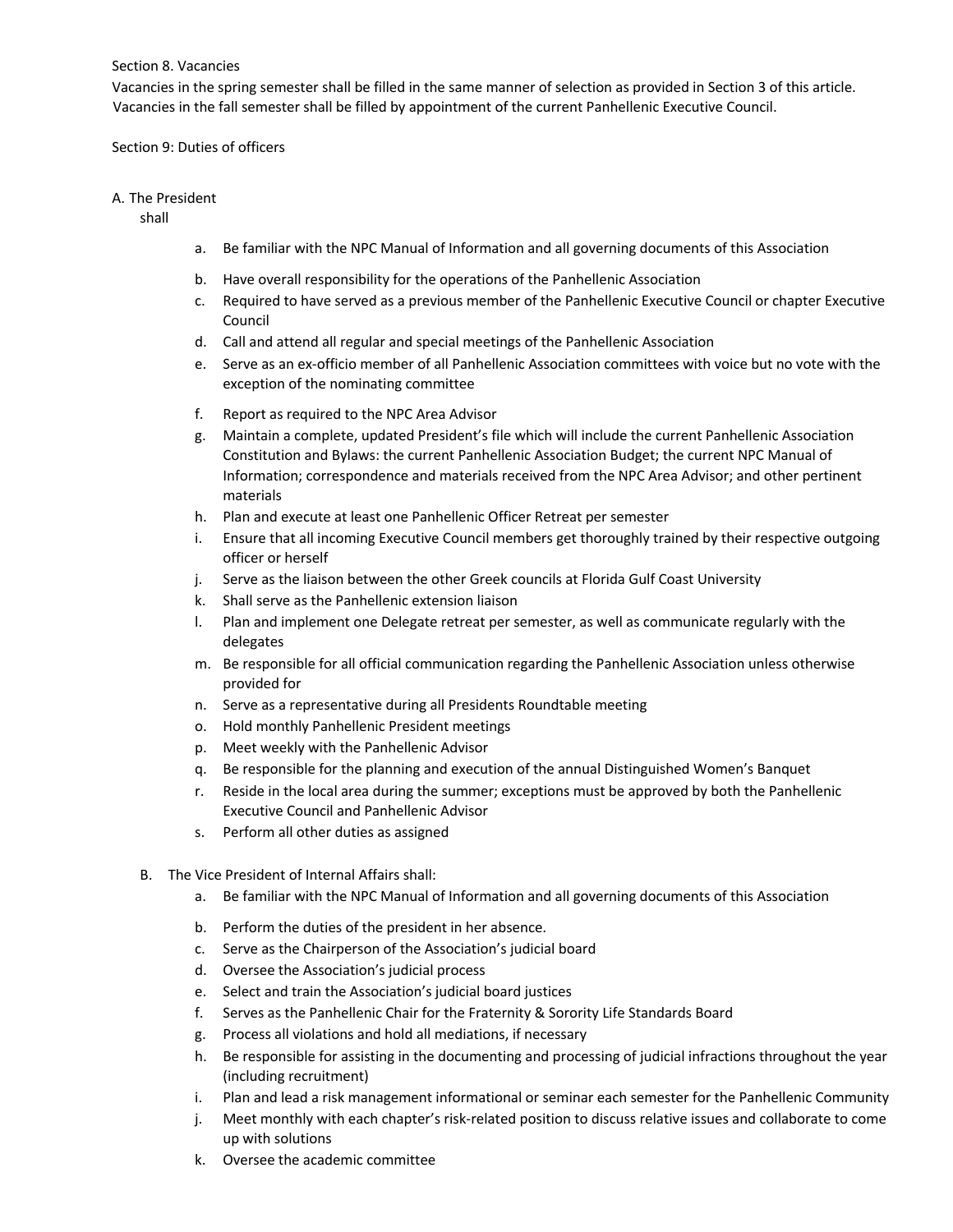- l. Research and report on risk management best practices to the Association
- m. Reside in the local area during the summer; exceptions must be approved by both the Panhellenic Executive Council and the Panhellenic Advisor
- n. Oversee the bylaw committee and presenting any bylaw revisions as needed
- o. Perform all other duties as assigned
- C. The Vice President of Membership shall:
	- a. Be familiar with the NPC Manual of Information and all governing documents of this Association.
	- b. Required to have served as a previous Recruitment Counselor, Chapter Recruitment/Membership Chair, or Panhellenic Executive Council member
	- c. Plan, implement, and evaluate all recruitment activities and logistics for the NPC chapters in good standing with the Panhellenic Association
	- d. Oversee the Membership Recruitment Committee and present any revisions as needed
	- e. Responsible for the education and enforcement of the Association's standing Recruitment Rules
	- f. Keep the Recruitment Chairperson of each NPC chapter informed of all activities pertaining to Recruitment and the Recruitment Team
	- g. Meet regularly with the Recruitment Chairperson from each NPC chapter to go over plans and rules for Primary Recruitment
	- h. Create, facilitate, and evaluate all presentations made to Potential New Members, their parents, and any other interested parties in collaboration with Vice President of Communications (i.e. recruitment marketing material and Panhellenic promotional video)
	- i. Coordinate, plan, and facilitate Panhellenic recruitment rules and values-based workshops for the Panhellenic community
	- j. Meet at least weekly during the Spring semester with the Panhellenic Advisor regarding Recruitment logistics
	- k. Work with the Vice President of Operations to establish a recruitment budget and make all necessary purchases
	- l. Train the Panhellenic Executive Council on recruitment activities and logistics with help of Vice President of Internal Recruitment
	- m. Collaborate with the Vice President of Internal Recruitment to ensure the Recruitment Team is properly trained and prepared for recruitment
	- n. Reside in the local area during the summer; exceptions must be approved by both the Panhellenic Executive Council and the Panhellenic Advisor
	- o. Perform all other duties as assigned
- D. The Vice President of Operations shall:
	- a. Be familiar with the NPC Manual of Information and all governing documents of this Association
	- b. Supervise, follow, and enforce Panhellenic financial guidelines.
	- c. Maintain a roster of all Panhellenic organizations in the Association
	- d. Create and distribute the Panhellenic Association master calendar to all NPC chapters
	- e. Call role at the Panhellenic Association meetings and keep an updated record of all members present at each meeting
	- f. Be responsible for the taking and record keeping of all Panhellenic Council and Executive Council meeting minutes.
	- g. Send the Panhellenic Council meeting minutes to the Panhellenic advisor, Panhellenic delegates, NPC area advisor, and the other FGCU Greek councils within two business days.
	- h. Create and distribute an agenda for each Council and Executive Council meeting.
	- i. Maintain an accurate roster of all Panhellenic organizations in the Association.
	- j. Invoice and collect all payments due to the Panhellenic Association.
	- k. Maintain accurate financial records, including an up-to-date ledger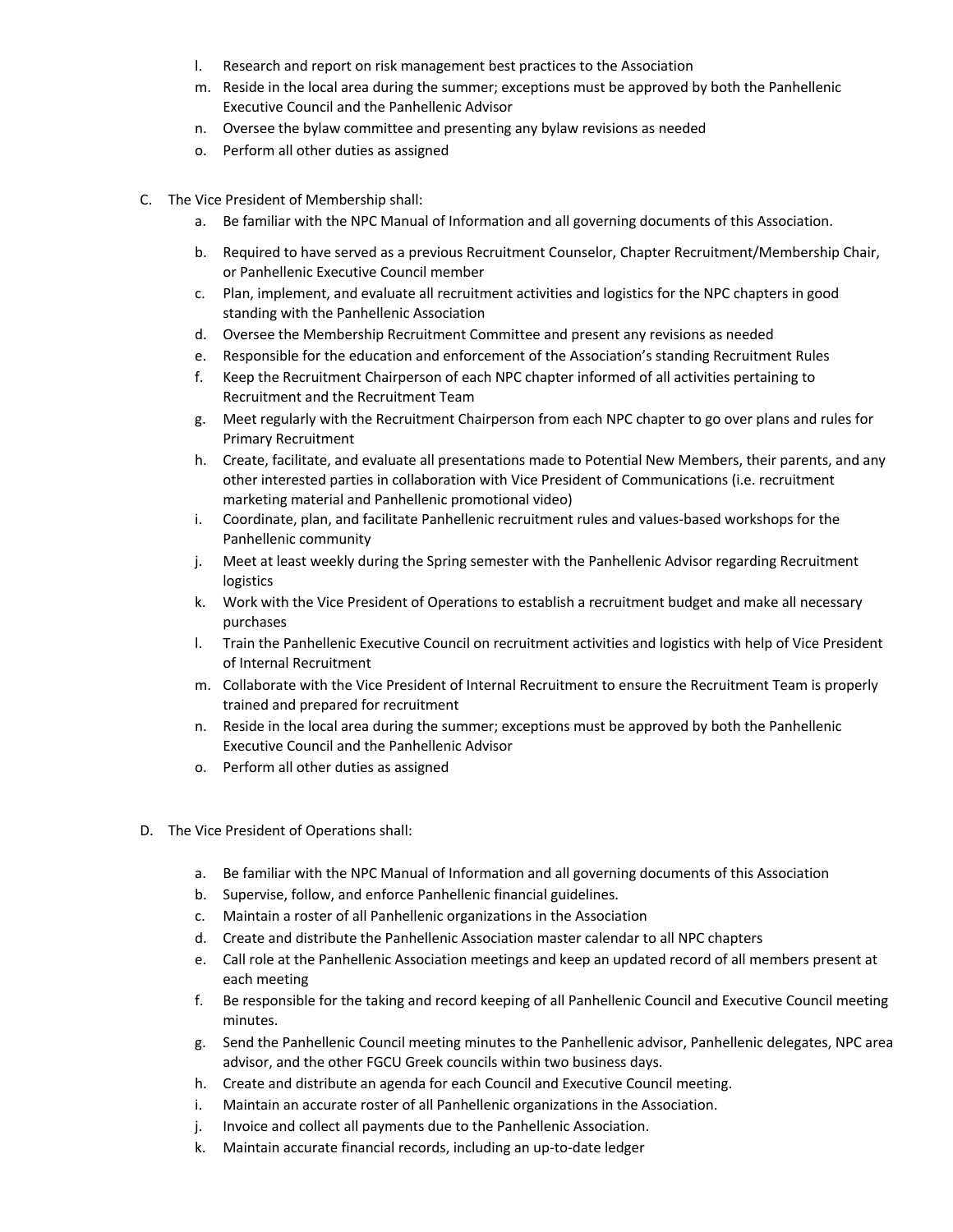- l. Be responsible for prompt payments of the Panhellenic Association
- m. Give a financial report at each Council and Executive Council meeting, as well as an annual report at the close of office
- n. Work alongside the Panhellenic advisor to create a budget each semester/academic year for the Association
- o. Oversee the Purchase Order and Reimbursement processes
- p. Collect and maintain all receipts and financial documentation on behalf of the Association
- q. Adhere to all Panhellenic Association financial guidelines as outlined in the standing rules
- r. Responsible for Panhellenic property management, i.e. iPads, walkie-talkies, etc.
- s. Be familiar with the NPC Manual of Information and all governing documents
- t. Reside in the local area during summer; exceptions must be approved by both the Panhellenic Executive Council and the Panhellenic Advisor
- u. Meet bi-weekly with the Panhellenic advisor
- v. Perform other duties as assigned
- E. The Vice President of Communications shall:
	- a. Be familiar with the NPC Manual of Information and all governing documents of this Association.
	- b. Responsible for all Panhellenic marketing and promotional materials, i.e. shirts, buttons, fliers, pamphlets, and etc. in collaboration with the Panhellenic Vice President of Membership
	- c. Coordinate Panhellenic participation at campus wide events, i.e. Involvement Fair, Eagle Expo, Eagle Family Weekend, etc.
	- d. Compile footage from events held by each chapter and work with the Panhellenic Vice President of Membership in creating a community wide Panhellenic promotional video by the deadline specified in the Recruitment Rules
	- e. Monitor and upload videos to the FGCU Panhellenic YouTube and TikTok channels
	- f. Create and send out quarterly newsletters to FGCU faculty, students, and surrounding local community (i.e. Alumnae Panhellenic)
	- g. Responsible for all promotion of Panhellenic community wide programs, service programs, philanthropy events, scholarships, etc.
	- h. In charge of all Panhellenic social media networks and website, i.e. Facebook, Twitter, Instagram, etc. This includes posting current events & photos as well as marketing the accounts
	- i. Utilize Panhellenic social media accounts to promote, unity, build community, and foster chapter relationships amongst the chapters.
	- j. Promote to the University and local community any recognition received by members and/or the chapters via social media
	- k. Reside in the local area during summer; exceptions must be approved by both the Panhellenic Executive Council and the Panhellenic Advisor
	- l. Perform all other duties as assigned
- F. The Vice President of Membership Development shall:
	- a. Be familiar with the NPC Manual of Information and all governing documents of this Association.
	- b. Be responsible for at least one developmental program for the Panhellenic Association per month (i.e. career, academics, speakers, Panhellenic Day of Service, etc.)
	- c. Ensure that one developmental event per semester is focused on fostering positive Panhellenic relationships between organizations
	- d. Work with the Center of Academic Achievement, Career Development Services, Panhellenic Alumnae, and Counseling and Psychological Services to provide workshops and information for the Panhellenic Community.
	- e. Survey the Panhellenic community at the beginning of each semester, and develop programs to meet the needs of member organizations for that semester (can be via online survey, Town Hall Meeting, etc.)
	- f. Be responsible for all Panhellenic fund-raising events donated to Circle of Sisterhood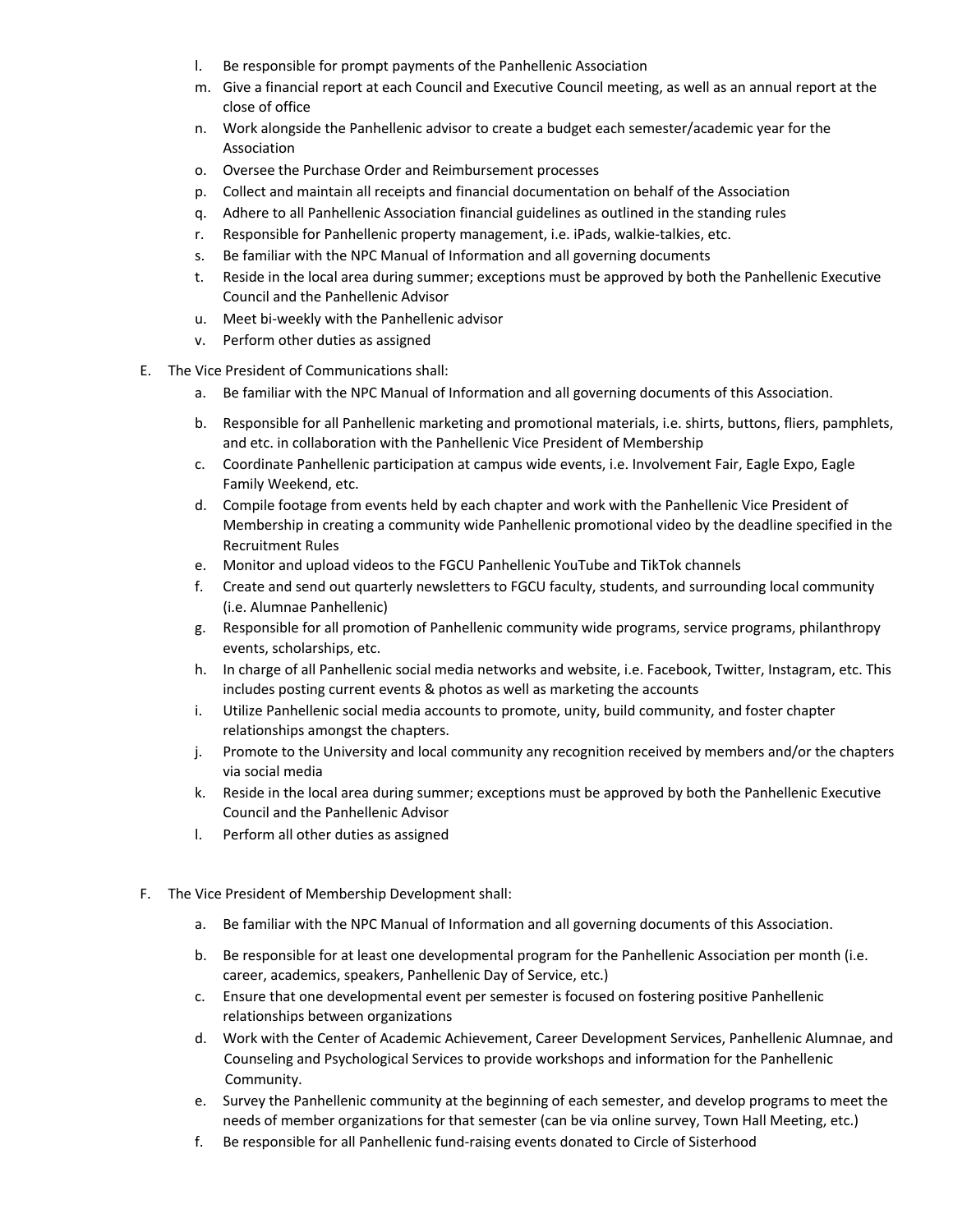- g. Implement scholarship incentives, striving to keep Panhellenic's average GPA higher than the campus's all women's average (i.e. study rooms, prizes, etc.)
- h. Promote and head the UIFI scholarship process sponsored by Panhellenic
- i. Be familiar with the NPC Manual of Information and all governing documents of this Association
- j. Reside in the local area during the summer; exceptions must be approved by both the Panhellenic Executive Council and the Panhellenic Advisor
- k. Perform all other duties as assigned
- G. The Vice President of Internal Recruitment shall:
	- a. Be familiar with the NPC Manual of Information and all governing documents of this Association.
	- b. Have served previously as a Recruitment Counselor or past member of the Panhellenic Executive Council
	- c. Be responsible for interviewing and selecting all Rho Gammas with the help of the Executive Council
	- d. Develop, implement, and host all Recruitment Team Spring and Summer Trainings and retreats and attend all Recruitment Team meetings
	- f. Prepare lesson plans and learning outcomes for each training meeting and retreat for the Recruitment Team
	- g. Shall be responsible for holding Rho Gammas accountable for adherence to all policies, procedures, and expectations
	- h. Ensure the Panhellenic Executive Council is prepared to step in as a Recruitment Counselor if needed and select who will do so should the event occur.
	- i. Work alongside the Vice President of Membership to coordinate logistics and Panhellenic participation at Eagle View

**Orientation** 

- j. Be present at all Eagle View Orientation events unless excused by the Panhellenic President and the Vice President of Membership
- k. Plan and host a PNM reunion no later than 30 days after bid day.
- l. Plan and implement Panhellenic Pride week in the Fall semester including a new member specific event
- m. Collaborates with the Vice President of Membership on recruitment logistics (i.e. booking rooms, workshops, etc.)
- n. Collaborate with the Vice President of Operations on all Recruitment Team purchases
- o. Create and analyze Recruitment Team assessment after recruitment
- p. Reside in the local area during the summer; exceptions must be approved by both the Panhellenic Executive Council and the Panhellenic Advisor
- q. Perform all other duties as assigned

# Section 10. Mental Health

Officers within the Panhellenic Association will be given one free mental health day per semester in the case that the officers need to step away to take care of mental health needs or concerns. Any outside mental health needs for the Panhellenic Association Executive Council officers will be handled on a case by case basis with the Panhellenic Advisor.

# Article V. The Panhellenic Council

# Section 1. Authority

The governing body of the Florida Gulf Coast University Panhellenic Association shall be the Panhellenic Council. It shall be the duty of the Panhellenic Council to conduct all business related to the overall welfare of the Florida Gulf Coast University Panhellenic Association including, but not limited to: biannually review the parameters as adopted in the recruitment rules for the automatic adjustment of total, annually determine dues, approve the annual budget, consider extension, set a calendar of events, determine programming and establish recruitment rules and recruitment style. The Panhellenic Council shall also have the authority to adopt rules governing the Panhellenic Association that do not violate the sovereignty, rights and privileges of member women's sororities.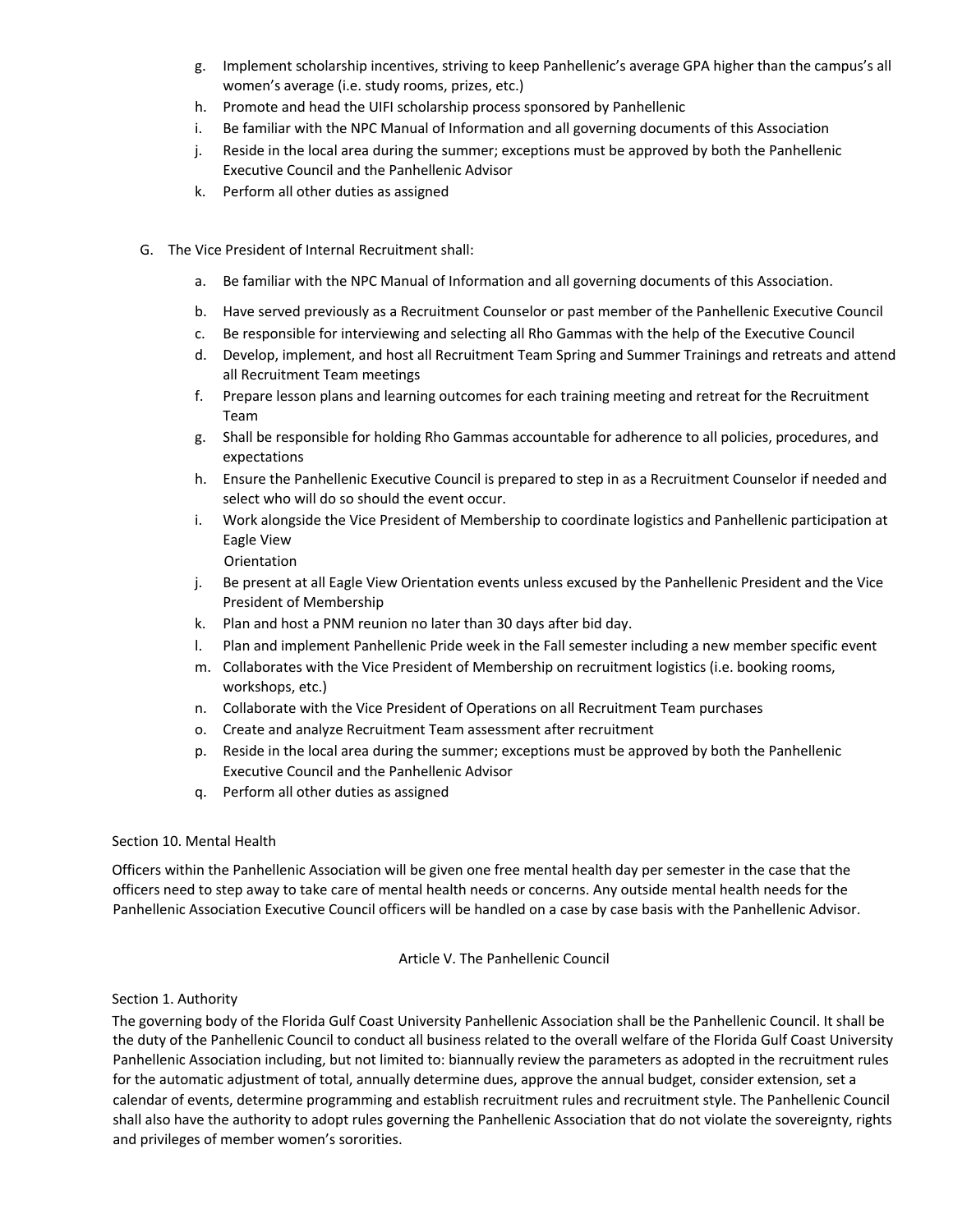# Section 2. Composition and privileges

The Florida Gulf Coast University Panhellenic Council shall be composed of one delegate and one alternate delegate from each regular, provisional and associate member organization at Florida Gulf Coast University as identified in Article III. The delegates shall be the voting members of the Panhellenic Council except as otherwise provided in Article III of these bylaws. The alternate delegates shall have voice but no vote. The alternate delegate shall act and vote in the place of the delegate when the delegate is absent. If both delegate and alternate are absent, the vote may be cast by a member of the sorority, providing their credentials have been presented to the Association president.

# Section 3. Selection of delegates and alternates

Delegates to the Panhellenic Council shall be selected by their respective women's sorority chapters to serve for a term of one year commencing at the beginning of the Spring academic term.

# Section 4. Delegate vacancies

When a delegate vacancy occurs, it shall be the responsibility of the sorority affected to select a replacement within 4 weeks and to notify the Panhellenic Association President of their name, address, e-mail and telephone number.

# Section 5. Regular meetings

Regular meetings of the Panhellenic Council shall be held at a time and place established at the beginning of each academic term. Should the location of a regular meeting change; the Panhellenic President will make a reasonable effort to communicate it to the chapters as quickly as possible. If a delegate is unable to attend a meeting, it is the chapter's responsibility to ensure that a representative from the chapter is present.

# Section 6. Annual meeting

The annual meeting of the Panhellenic Council shall be held during the month of November in order to elect new officers into the Panhellenic Executive Council positions.

# Section 7. Special meetings

Special meetings of the Panhellenic Council may be called by the Association president when necessary and shall be called upon the written request of no fewer than one-fourth (1/4) of the member women's sororities of the Florida Gulf Coast University Panhellenic Association. Notice of each special meeting of the Panhellenic Council shall be sent to each member of the Panhellenic Council at least 24 hours prior to convening the meeting; however, such notice may be waived, and attendance at such meeting shall constitute waiver of said notice.

# Section 8. Quorum

Two-thirds (2/3) of the delegates from the member sororities of the Florida Gulf Coast University Panhellenic Association shall constitute a quorum for the transaction of business.

# Section 9. Vote Requirements

- A. Proposed motions on issues that impact a chapter as a whole must be announced at a previous meeting to allow opportunity for chapter input before a vote may be taken on the issue.
- B. A two-thirds (2/3) vote of the Panhellenic Council shall be required to approve a recolonization plan and for all extension related votes. All other votes, unless specified in these bylaws, shall require a majority vote for adoption.

# Article VI. The Executive Council

# Section 1. Composition

The composition of the Executive Council shall be the President, Vice President of Internal Affairs, Vice President of Membership, Vice President of Operations, Vice President of Communications, Vice President of Membership Development, and Vice President of Internal Recruitment.

# Section 2. Duties

The Executive Council shall administer routine business between meetings of the Panhellenic Council and such other business as has been approved for action by Panhellenic Council vote. At the next regular meeting of the Panhellenic Council through the Vice President of Operations, the Executive Council shall also report all action it has taken and record the action in the minutes of that meeting.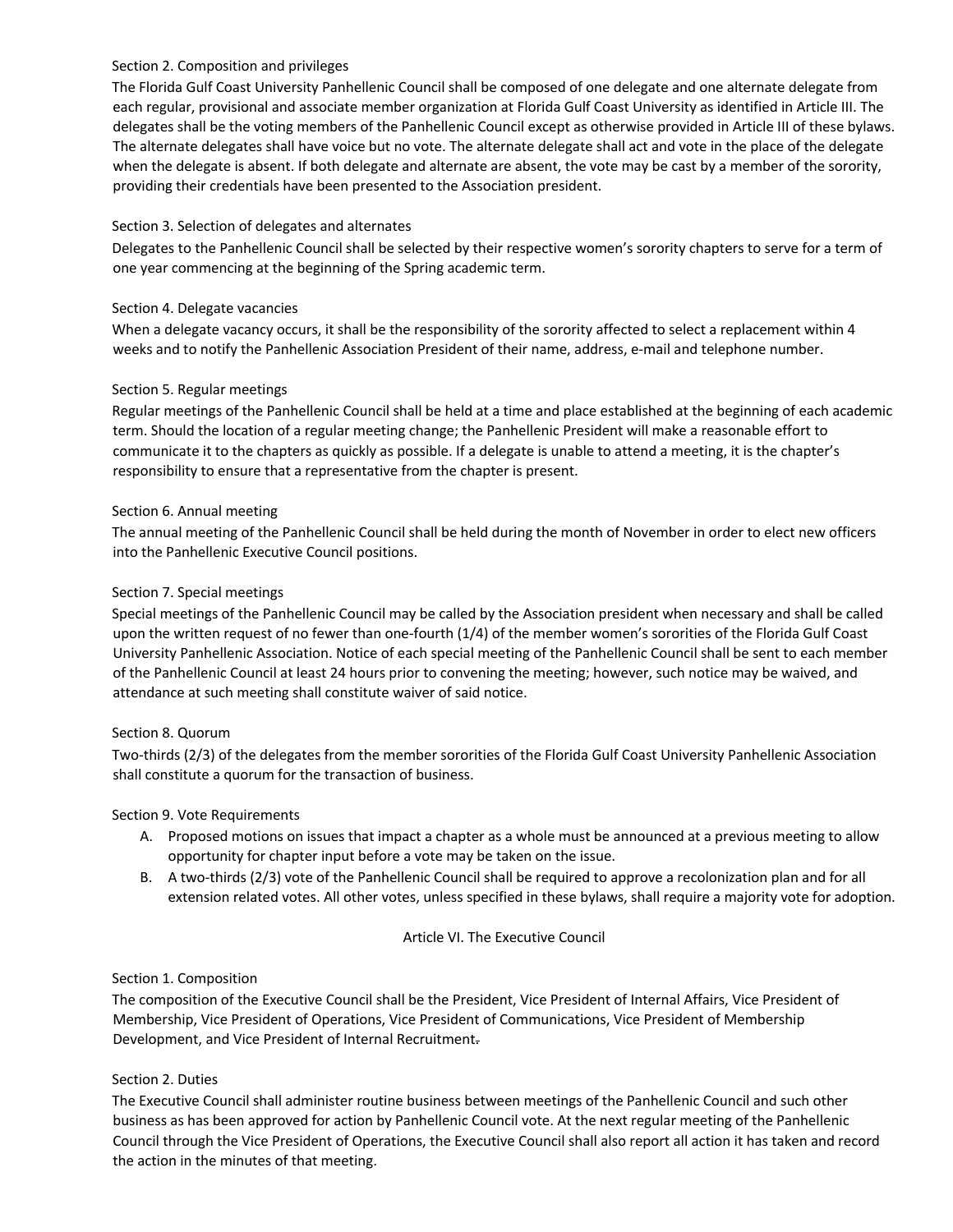The Executive Council will also serve as members of the recruitment team during the primary recruitment process. As such, the Executive Council is required to attend all trainings, events, meetings, programs, etc. related to the recruitment process, unless otherwise noted by the Panhellenic President, Vice President of Membership, Vice President of Internal Recruitment, and the Panhellenic Advisor. Failure to do so will result in the officer(s) not being permitted to participate in the primary recruitment process in any role, and the judicial process being set in motion.

### Section 3. Regular meetings

Regular meetings of the Executive Council shall be held at a time and place established at the beginning of each academic term.

#### Section 4. Special meetings

Special meetings of the Executive Council may be called by the president when necessary and shall be called upon the written request of three members of the Executive Council.

Section 5. Quorum A majority of Executive Council members shall constitute a quorum for the transaction of business.

Article VII. The Panhellenic Advisor

### Section 1. Appointment

The Panhellenic advisor of the Florida Gulf Coast University Panhellenic Association shall be appointed by the Florida Gulf Coast University administration.

### Section 2. Authority

The Panhellenic advisor shall serve in an advisory capacity to the Florida Gulf Coast University Panhellenic Association. The Panhellenic advisor shall have voice but no vote in all meetings of the Panhellenic Council.

#### Article VIII. Committees

# Section 1. Standing committees

- A. The standing committees of the Florida Gulf Coast University Panhellenic Association shall be the Judicial Board, Membership Recruitment, Junior Panhellenic, Academic Committee and President's Council.
- B. Term. The standing committees shall serve for a term of one year, which shall coincide with the term of the officers.

# Section 2. Appointment of committee membership

The Panhellenic Executive Council shall appoint members and chairs of all standing and special committees, except as provided otherwise in these bylaws, and in making these appointments, recognize fair representation from all member women's sororities as much as possible. The president shall be an ex-officio member of all committees except the judicial board*.*

#### Section 3. Judicial board

The judicial board shall consist of the Vice President of Internal Affairs as chairman, a Vice Judicial Board Chairman, one member from each College Panhellenic member organization, and two alternates from each College Panhellenic member organization (one of which will be a Panhellenic Delegate). The Panhellenic advisor shall serve as a nonvoting, ex-officio member. The judicial board members shall participate in training to be educated about the purpose of the board, the rules and regulations the judicial board will monitor, the procedures to be followed, proper questioning techniques, the rights of the charged organizations, evaluating evidence, and deliberations and sanctioning. The judicial board shall educate member sororities about the Panhellenic judicial procedure.

In accordance with NPC Unanimous Agreement VII. College Panhellenic Association Judicial Procedure, it shall be the judicial board's duty to hold a hearing to adjudicate all alleged violations of the NPC Unanimous Agreements and the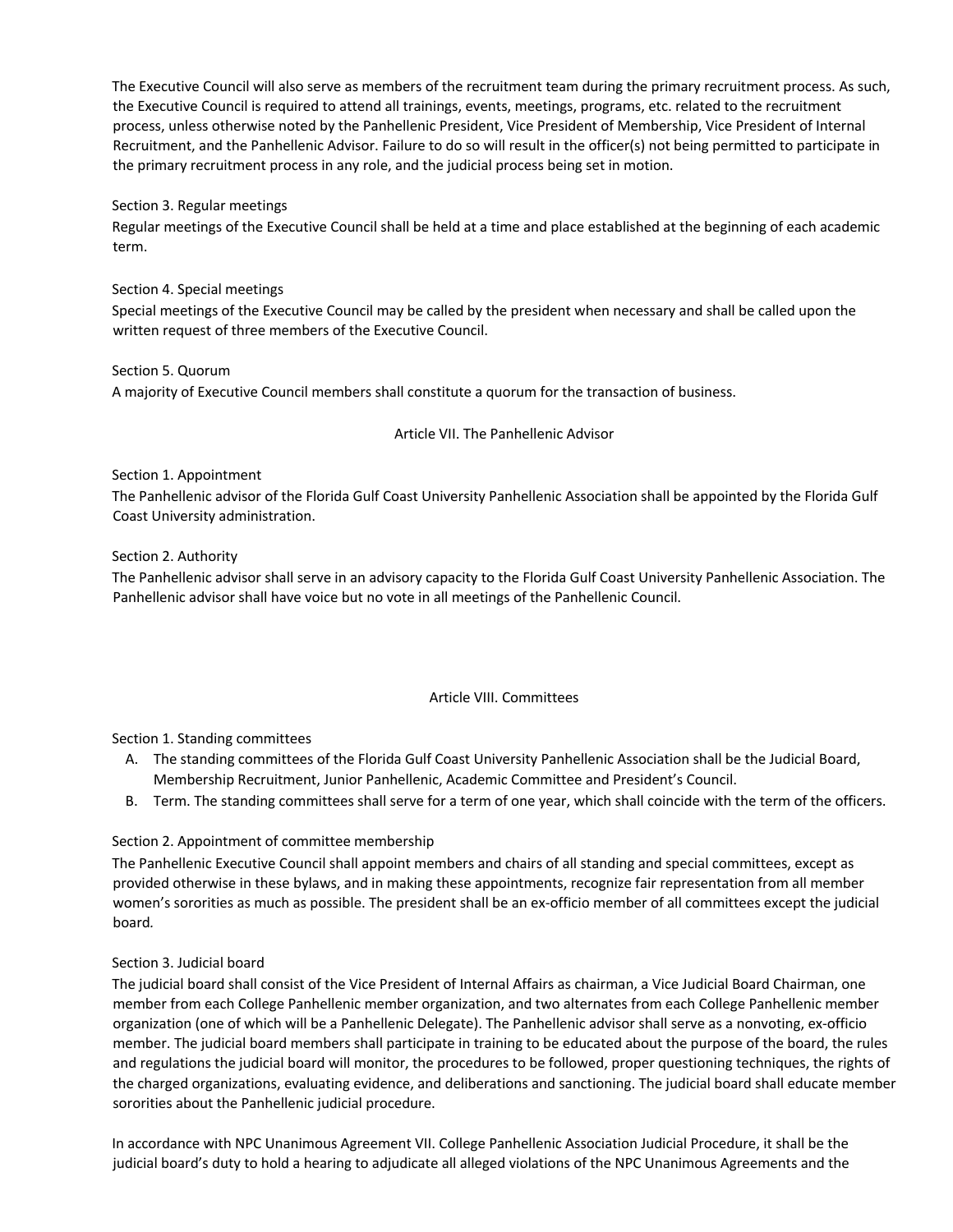bylaws, code of ethics, standing rules and membership recruitment regulations of the Florida Gulf Coast University Panhellenic Association that are not settled informally or through mediation. The hearing shall be conducted by the entire judicial board unless Panhellenic Council adopts rules for the hearing to be conducted by a committee of the judicial board. The members of the judicial board shall maintain confidentiality throughout and upon completion of the judicial process.

### Section 4. Membership Recruitment Committee

The Membership Recruitment Committee shall consist of the Vice President of Membership as the chair, and the recruitment officer of each College Panhellenic member organization. Alumnae advisors may attend meetings of the committee. The alumnae advisors shall have voice but no vote. This committee shall review and develop membership recruitment rules and submit them for discussion and approval to the Panhellenic Council before the end of the academic term preceding the primary membership recruitment period. After each membership recruitment period, the chairman of this committee shall present a full report, including recommendations, to the Panhellenic Council based on an analysis of the recruitment statistics and recruitment evaluations from new members, potential new members who withdrew, each member organization and chapter advisor.

#### Section 5. Junior Panhellenic

Junior Panhellenic shall consist of the Panhellenic President as the chair and feature recently initiated members of each Panhellenic member organization. The Junior Panhellenic shall meet twice a month, date and time to be determined by the Panhellenic President. The committee members come together to meet and discuss fresh ideas and initiatives to be implemented for those new members and future members.

### Section 6. Academic Committee

The Academic Committee shall consist of the Vice President of Internal Affairs being the chair, and members of the Panhellenic Judicial Board. The academic committee shall meet twice a month with the day and time to be determined by the Vice President of Internal Affairs. The committee members strive to encourage and support all Panhellenic members in their academics, through programming and scholarship opportunities.

#### Section 7. Service Committee

The Service Committee shall consist of the Vice President of Membership Development being the chair, and members of the Panhellenic Judicial Board. The service committee shall meet twice a month with the day and time to be determined by the Vice President of Membership Development. The committee members strive to promote civic engagement and servicelearning opportunities for all Panhellenic members, through programming and collaborative opportunities with the Office of Service-Learning and Civic-Engagement.

#### Section 8. President's Council

The President's Council shall consist of the Panhellenic President as the chair and the President of each member organization. The Council shall meet once per month on a date and time determined by the Panhellenic President to discuss brainstorm potential solutions to current issues within the community.

#### Section 9.

Other such committees, standing or special, shall be appointed as deemed necessary by the Panhellenic Council.

#### Article IX. Finances

Section 1. Fiscal Year The fiscal year of the Florida Gulf Coast University Panhellenic Association shall be from January 1 to December 31 inclusive.

#### Section 2. Contracts

Dual signatures of the Vice President of Operations and Panhellenic Advisor shall be required to bind the Florida Gulf Coast University Panhellenic Association on any contract.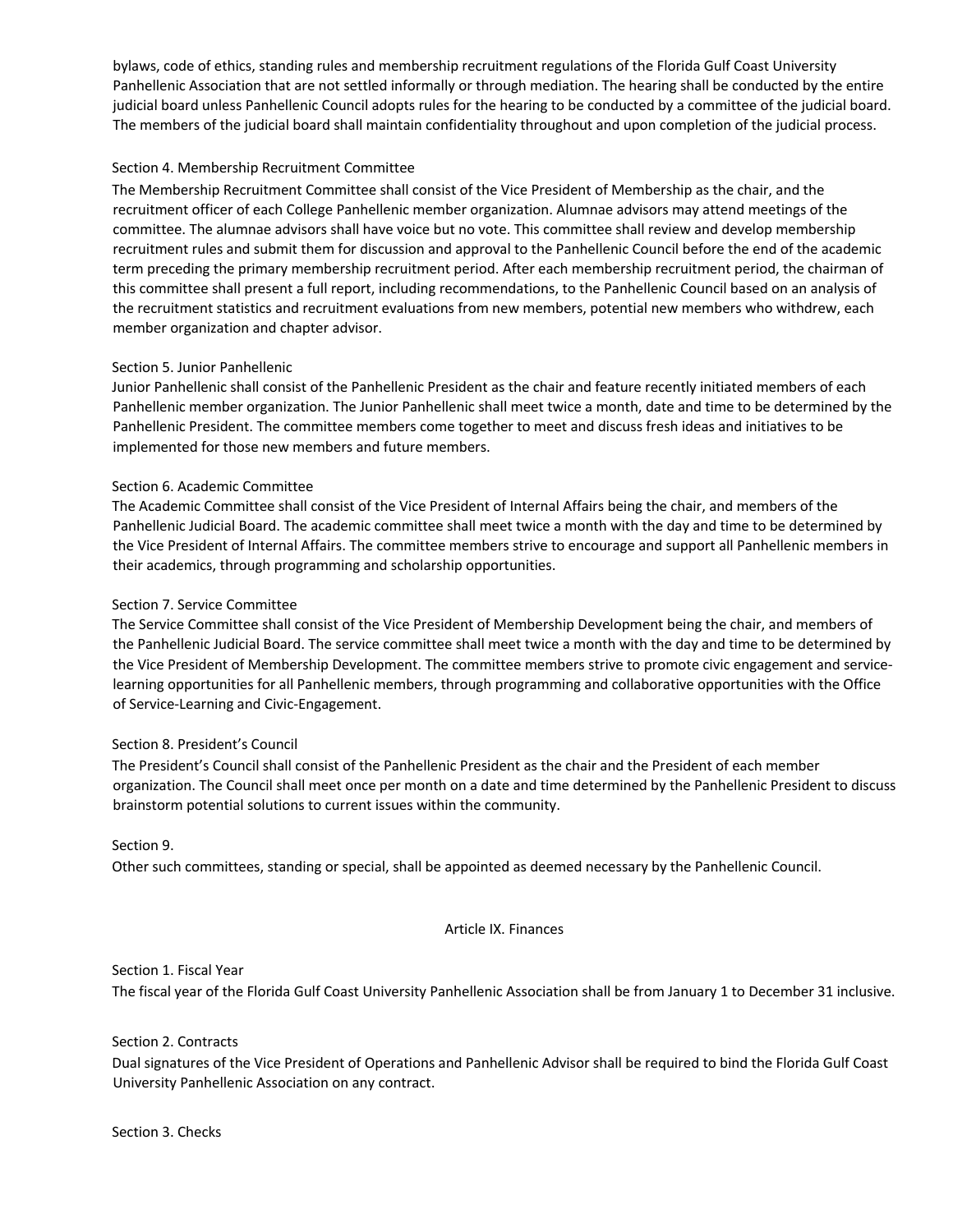All checks issued on behalf of the Florida Gulf Coast University Panhellenic Association shall bear the dual signatures of the, Panhellenic Vice President of Operations, Panhellenic President, and Panhellenic Association advisor.

# Section 4. Payments

All payments due to the Florida Gulf Coast University Panhellenic Association should be sent to the Vice President of Operations. They shall record them and deposit them into the Panhellenic Association bank account within 48 hours. Checks for payments shall be made payable to the Eagles Chapter Panhellenic Association.

# Section 5. Dues

- A. NPC College Panhellenic dues shall be paid yearly as invoiced by the NPC office.
- B. Panhellenic Association membership dues shall be an assessment per member and new member.
	- The amount of such dues for the next academic year shall be determined by the Panhellenic Council no later than April 15 of that year.
	- The dues of each Panhellenic Association member sorority shall be payable on or before the date set by the Vice President of Operations on an annual or academic term basis.
- C. Each Panhellenic chapter shall be assessed an additional \$5 per member and new member each semester for Greek Development Council dues

# Section 6. Fees and assessments

The Panhellenic Council shall have the authority to determine fees and assessments as may be considered necessary.

# Article X. Extension

Section 1. Extension Extension is the process of adding an NPC women's sorority.

The Florida Gulf Coast University Panhellenic Association shall follow all NPC Unanimous Agreements and NPC extension guidelines found on the NPC website and in the Manual of Information.

Section 2. Voting rights

Only regular members of the Panhellenic Council shall vote on extension matters.

# Article XI. Violation Resolution

Section 1. Violation

Chapters shall be held accountable for the conduct of their individual collegiate and alumnae members. Conduct contrary to the NPC Unanimous Agreements, these bylaws, the Panhellenic code of ethics, standing rules and/or membership recruitment regulations of the Florida Gulf Coast University Panhellenic Association shall be considered a violation.

Section 2. Informal resolution Members are encouraged to resolve alleged violations through informal discussion with the involved parties.

# Section 3. Judicial process

If informal discussions are unsuccessful, the judicial process will be set in motion by filing a report of the alleged violation. The Florida Gulf Coast University Panhellenic Association shall follow all judicial procedures found in NPC Unanimous Agreement VII.

- A. Mediation. Mediation is the first step of the judicial process. The Florida Gulf Coast University Panhellenic Association shall follow all NPC Unanimous Agreements concerning the judicial process.
- B. Judicial board hearing. When a violation is not settled informally or through mediation, the judicial board shall resolve the issue in a judicial board hearing. The Panhellenic Council shall adopt procedures in the standing rules for this purpose that are consistent with the NPC Unanimous Agreements.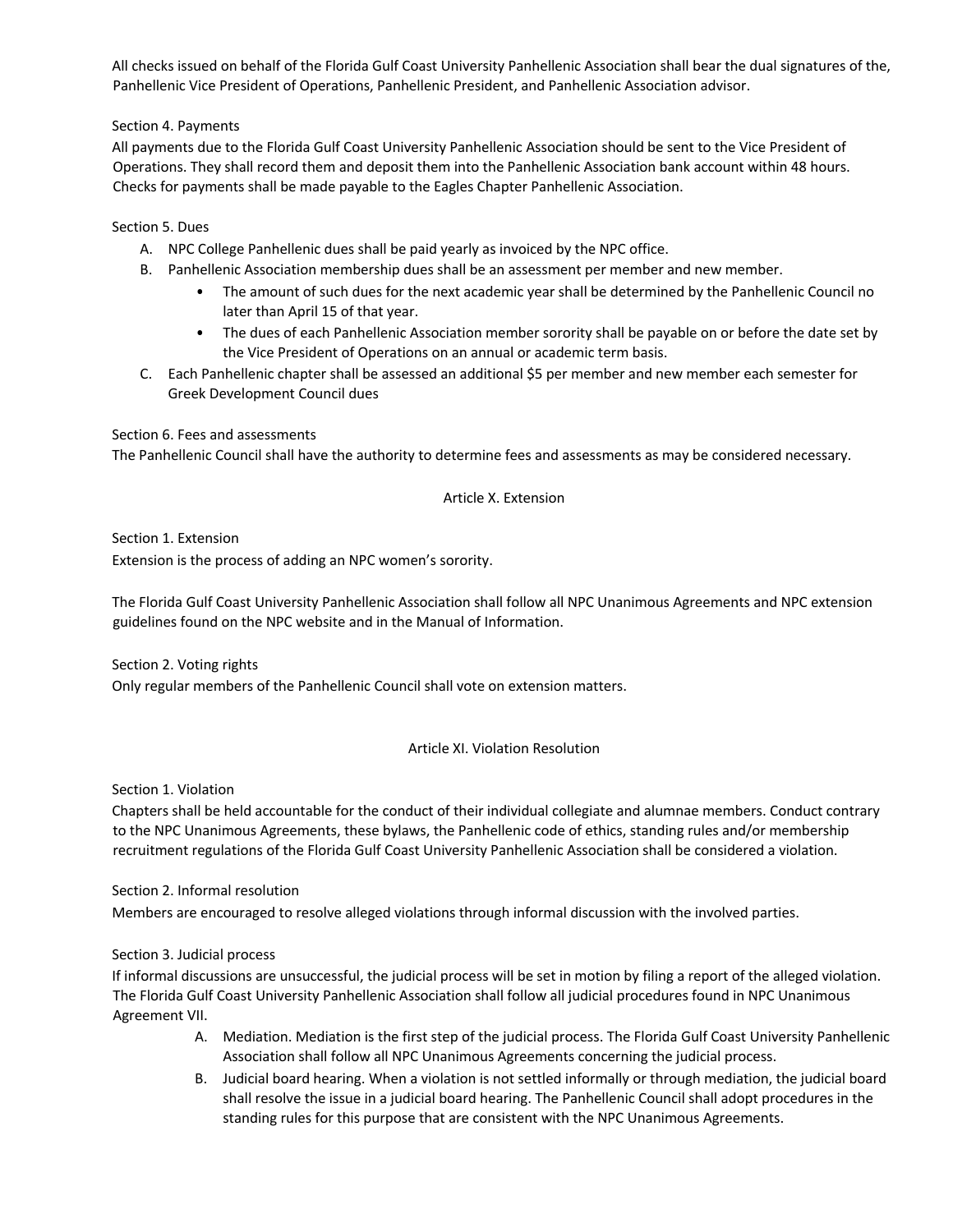C. Appeal of judicial board decision. A decision of the judicial board may be appealed by any involved party to the NPC College Panhellenic Judicial Appeals Committee. The Florida Gulf Coast University Panhellenic Association shall follow all NPC Unanimous Agreements concerning the appeals process.

# Article XII. Hazing

Per the Unanimous Agreements, NPC supports all efforts to eliminate hazing. All forms of hazing shall be banned, and any allegations of such will be investigated and adjudicated through the Florida Gulf Coast University Office of Student Conduct.

# Article XIII. Parliamentary Authority

The rules contained in the current edition of Robert's Rules of Order Newly Revised shall govern the Florida Gulf Coast University Panhellenic Association when applicable and when they are not inconsistent with the NPC Unanimous Agreements, these bylaws and any special rules of order the Florida Gulf Coast University Panhellenic Association may adopt. Relaxed Robert's Rules may be voted on and implemented by the Panhellenic Council so long as there are 12 or less member organization delegates.

# Article XIV. Amendment of Bylaws

These bylaws may be amended at any regular or special meeting of the Florida Gulf Coast University Panhellenic Council by two thirds vote, provided that the proposed amendment has been announced and submitted in writing at the previous regular meeting, allowing an opportunity for chapter input.

# Article XV. Dissolution

This Association shall be dissolved when only one regular member exists at Florida Gulf Coast University. In the event of the dissolution, none of the assets of the Association shall be distributed to any members of the Association, but after payment of all debts, its assets shall be given to NPC.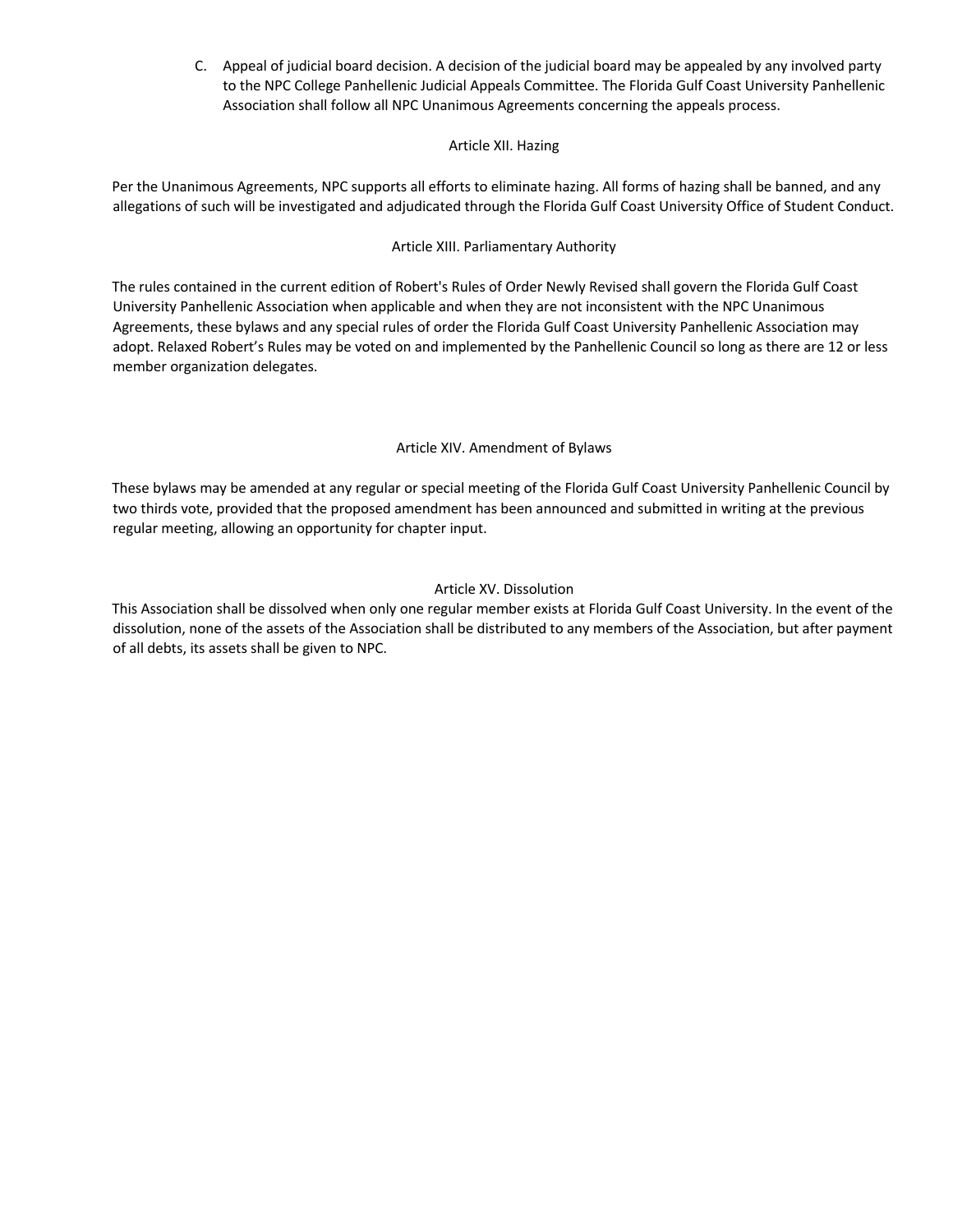# Standing Rules of the Florida Gulf Coast University Panhellenic Association

# Standing Rules of the Bylaws

| Article I.   | Code of Ethics                     |
|--------------|------------------------------------|
| Article II.  | <b>Financial Guidelines</b>        |
| Article III. | Attendance                         |
| Article IV.  | Judicial Board                     |
| Article V.   | <b>Recruitment Counselors</b>      |
| Article VI.  | <b>Amendment of Standing Rules</b> |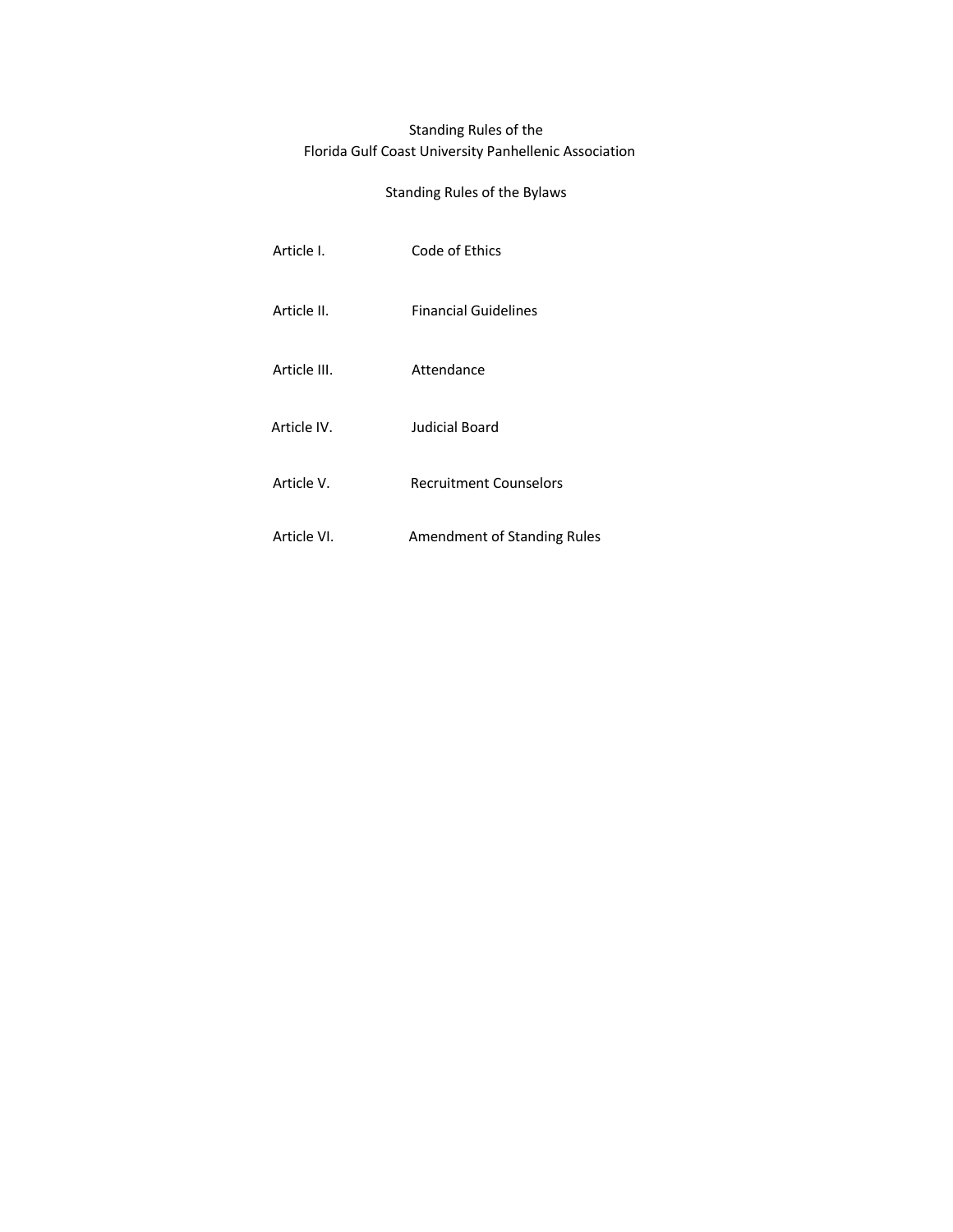# Article I. Code of Ethics

We, the members of women's sororities at Florida Gulf Coast University agree to promote honesty, respect, sisterhood and cooperation within the College Panhellenic, our respective chapters and in our daily lives. This code of ethics is designed to inspire our members, reinforce exemplary conduct and values-based leadership, and perpetuate lifelong membership to enrich the sorority and Panhellenic experience.

We, as Panhellenic women of Florida Gulf Coast University agree on and commit to:

- Uphold and demonstrate the Panhellenic spirit in thought, word and action through our chapters as well as individual members.
- Demonstrate ethical behavior and conduct ourselves in a manner consistent with the mission and values of the College Panhellenic, each inter/national organization and our university.
- Respectfully adhere to the Unanimous Agreements and all policies established by the National Panhellenic Conference.
- Avoid disparaging remarks about any sorority or collegiate woman and refrain from discussing Panhellenic matters with nonmembers, in accordance with the dignity and good manners of sorority women.
- Recognize friendly relations with all collegiate women, both sorority members and nonmembers, realizing the importance of creating and building friendships.
- Plan recruitment events that provide opportunities for the greatest possible number of women to become sorority members while protecting the rights and privileges of individuals and the chapters.
- Provide a safe, positive and enriching recruitment experience, understanding that membership is a social experience arrived at by mutual selection.
- Strive to be truthful, honorable, open and friendly to all potential new members during all recruitment events.
- Be respectful of the rights of every potential new member to make their own choices, including the right not to join the women's sorority community.
- Refrain from limiting a potential new member's chances of becoming a member of the Panhellenic community by encouraging them to make a single intentional preference or to limit their choices.

We, as Panhellenic women of Florida Gulf Coast University also agree on and commit to:

- Respectfully adhere to the bylaws, standing rules, and recruitment rules of the Florida Gulf Coast University Panhellenic Council.
- Abide by all local and federal laws and NPC inter/national member organization bylaws.
- Represent the Panhellenic Association in a positive and respectable way.
- Comply with University and office policies and guidelines.
- Hold one another accountable to these standards, remembering at all times that we represent not only our individual chapters but also the Panhellenic community as a whole.

# Article II. Panhellenic Financial Guidelines

- A. Panhellenic Debit Cards
	- a. The only individuals that will have a Panhellenic debit card and access to the Panhellenic bank account will be the Panhellenic Advisor, the Panhellenic Vice President of Operations and the Panhellenic President, none of whom are permitted to lend their card to anyone.
- B. Purchase Order Requests
	- a. A purchase order form must be submitted to the Panhellenic Vice President of Operations at least one week prior to the purchase being made.
	- b. All purchase orders must be approved by the Panhellenic Vice President of Operations and Panhellenic Advisor
	- c. All purchase orders must be kept in the year's financial binder for proper record keeping for at least 5 years.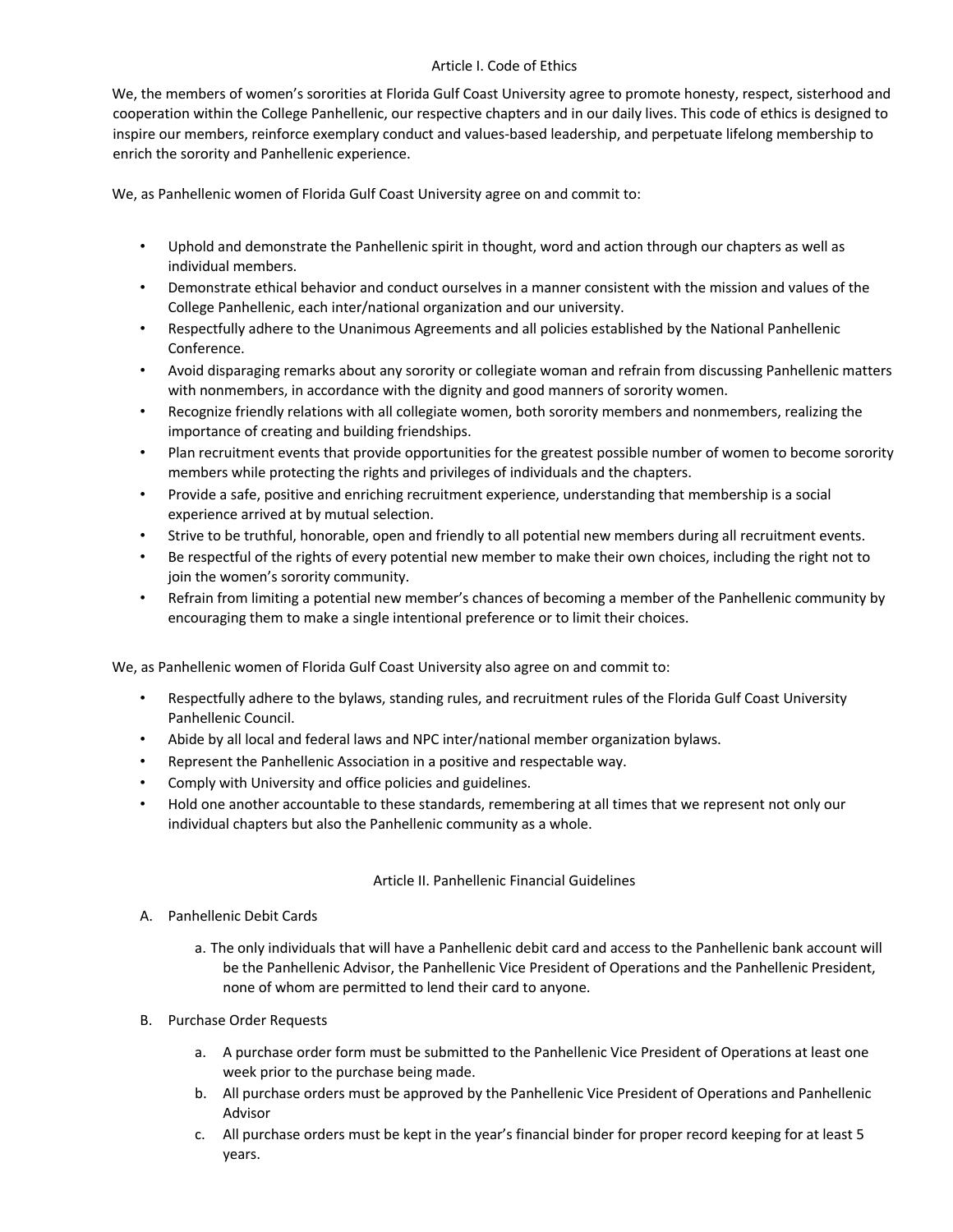- C. Reimbursements
	- a Reimbursements may only be given if a purchase order was submitted and approved by the Panhellenic Vice President of Operations and Panhellenic Advisor in advance of the purchase, and if a reimbursement form was turned in with the purchase receipt(s).
	- b Reimbursements may only be given via check.
- D. Checks and Cash
	- a All checks need two signatures from either the Panhellenic Vice President of Operations, the Panhellenic Advisor, or the Panhellenic President.
	- b No cash may be withdrawn from the ATM or through debit cashback without a purchase order form being submitted and approved, a petty cash request being submitted and approved, and express written permission via email from the Panhellenic Advisor
- E. Purchases

a. No money may be spent that is not allocated for in the budget approved by the Member Organizations at a formal General Assembly Meeting

- i Should a purchase need to be made outside of the allocated budget, the purchase must be brought to the member organizations either in a formal or special general assembly meeting and voted on.
- b. No purchase may be made on behalf of the College Panhellenic prior to the receipt and approval of a purchase order form
- c. The Panhellenic Advisor, the Panhellenic Vice President of Operations, or the Panhellenic President must be present for all purchases made on behalf of the College Panhellenic.
- F. Payments
	- a. Chapter payments must be submitted to the Panhellenic Treasurer at either a Panhellenic general assembly meeting or an Executive Council meeting.
	- b. Payments made to the College Panhellenic must be deposited by the Vice President of Operations or the Panhellenic Advisor within two (2) business days of receipt
	- c. All payments made on behalf of the College Panhellenic must be made by check or credit/debit.
		- i In the event in which cash is the only form of tender accepted, petty cash may be withdrawn after submitting the purchase order request, petty cash request, and receiving approval from the Panhellenic Treasurer and the Panhellenic Advisor.
- G. Receipts
	- a. A receipt must be given immediately to all payees to the College Panhellenic
	- b. All receipts from purchases made personally by anyone on behalf the College Panhellenic must be submitted to the Panhellenic Treasurer within forty-eight (48) hours of purchase along with a completed reimbursement request, given that the purchase order request was submitted and approved in advance of the purchase.
	- c. Should an individual not have an original receipt or provide an incomplete receipt, the individual must notify the Panhellenic Treasurer and/or the Panhellenic Advisor and attempt to obtain a reprinted receipt from the vendor. If a good faith attempt to obtain a replacement is unsuccessful, they must fill out and submit a "Missing or Incomplete Receipt Form" within forty-eight (48) hours from purchase.
	- d. All receipts must be saved and documented by the Panhellenic Treasurer, and kept in Panhellenic storage for a minimum of 5 years.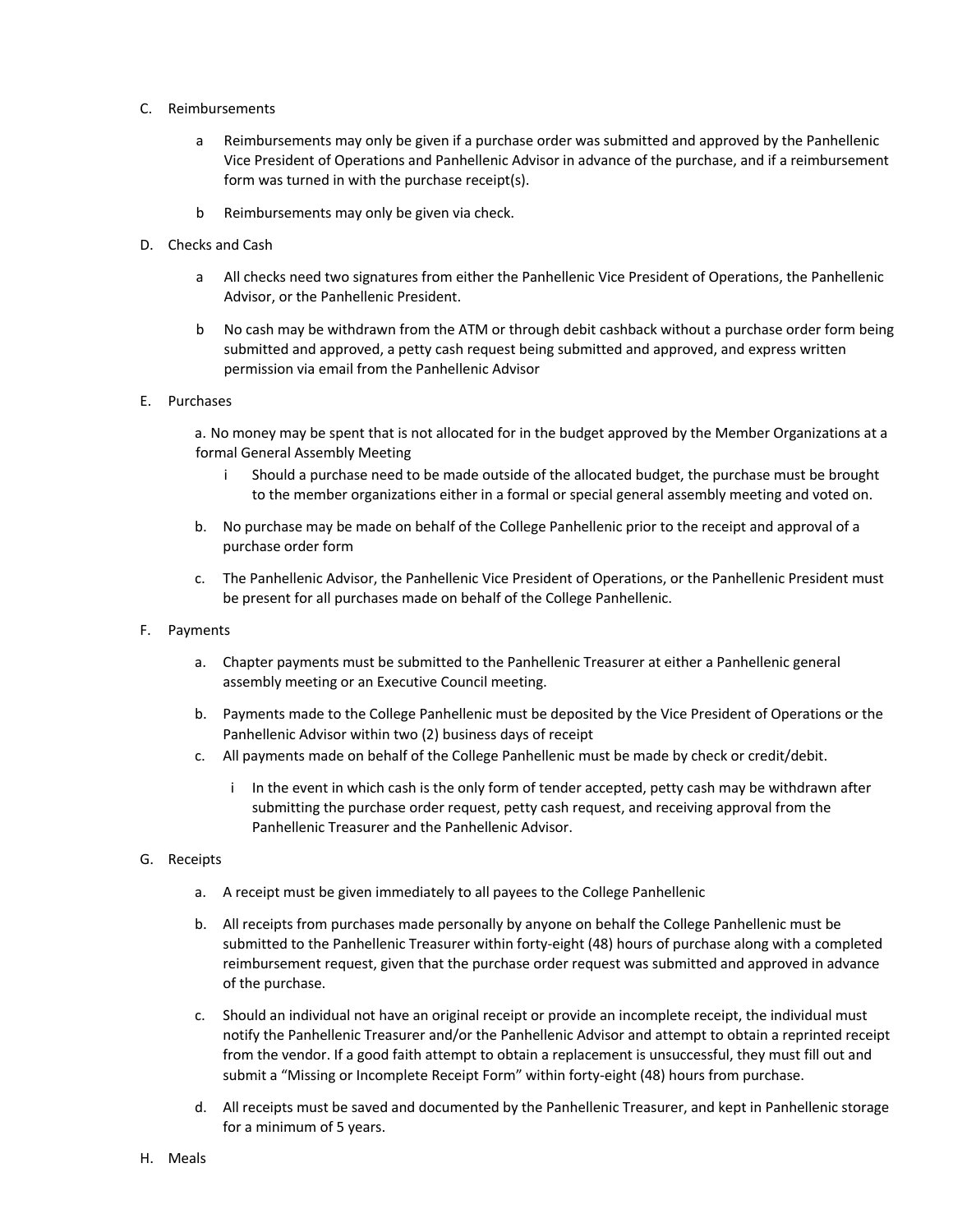- a. Meals may only be purchased with College Panhellenic funds should it be part of an event or program (recruitment, retreats, trainings, Panhellenic Pride week, etc.).
- b. College Panhellenic funds will not be used towards business meals (business meeting breakfasts, brunches, lunches, and/or dinners).
	- a In the event that the College Panhellenic sends members to a conference, the members will adhere to the following conference meal allowance (per conference attendee, per day) in congruence with the FGCU Per Diem Policy:
		- i. Breakfast: \$6.00
		- ii. Lunch: \$11.00
		- iii. Dinner: \$19.00
- I. Failure to Adhere to Guidelines
	- a. Any true act of embezzlement will result in the immediate removal of officer position, and an infraction being filed against the individual's respective chapter.
	- b. A first offense of these guidelines that is not found to be embezzlement will result in a meeting with the Panhellenic Advisor and a written warning.
	- c. A second offense within the same year will result in an infraction being filed against the individual's respective chapter.
	- d. A third offense within the same year may result in removal of position by the Panhellenic Advisor.
	- e. Actions that also violate the Student Code of Conduct, local, federal, and/or state laws, etc. will also be adjudicated separately (via the Office of Student Conduct, law enforcement, etc.).

# Article III. Attendance

- A. Panhellenic Programming
	- a. Chapters must have at least 10% of their chapter present at all mandatory Panhellenic functions, unless another percentage requirement is announced at least two-weeks in advance.
	- b. Panhellenic is required to give at least two weeks' notice before making a Panhellenic function mandatory.
	- c. Should a member fraternity not meet the attendance requirement at Panhellenic functions, they are subject to a \$10 fine per member that the chapter is under the percentage.
- B. Panhellenic Recruitment Rules Workshops
	- a. Panhellenic must give at least two weeks' notice for any required recruitment workshop
	- b. Chapters must have 100% of recruiting members attend all Panhellenic recruitment rules workshops.
	- c. The Vice President of Operations shall record attendance at Panhellenic recruitment rules workshops.
	- d. Chapter members who do not attend the required recruitment workshops will not be permitted to participate in the formal recruitment process.

# Article IV. Judicial

# A. Eligibility

- a. Judicial Board applicant must have a 2.75 cumulative GPA.
- b. Judicial Board applicant must be an initiated member for at least one semester.
- c. Judicial Board applicant must be in good standing with their chapter and Florida Gulf Coast University.
- d. Judicial Board applicant should be enrolled full time at Florida Gulf Coast University
- e. Judicial Board applicant must be free of any holds on University record.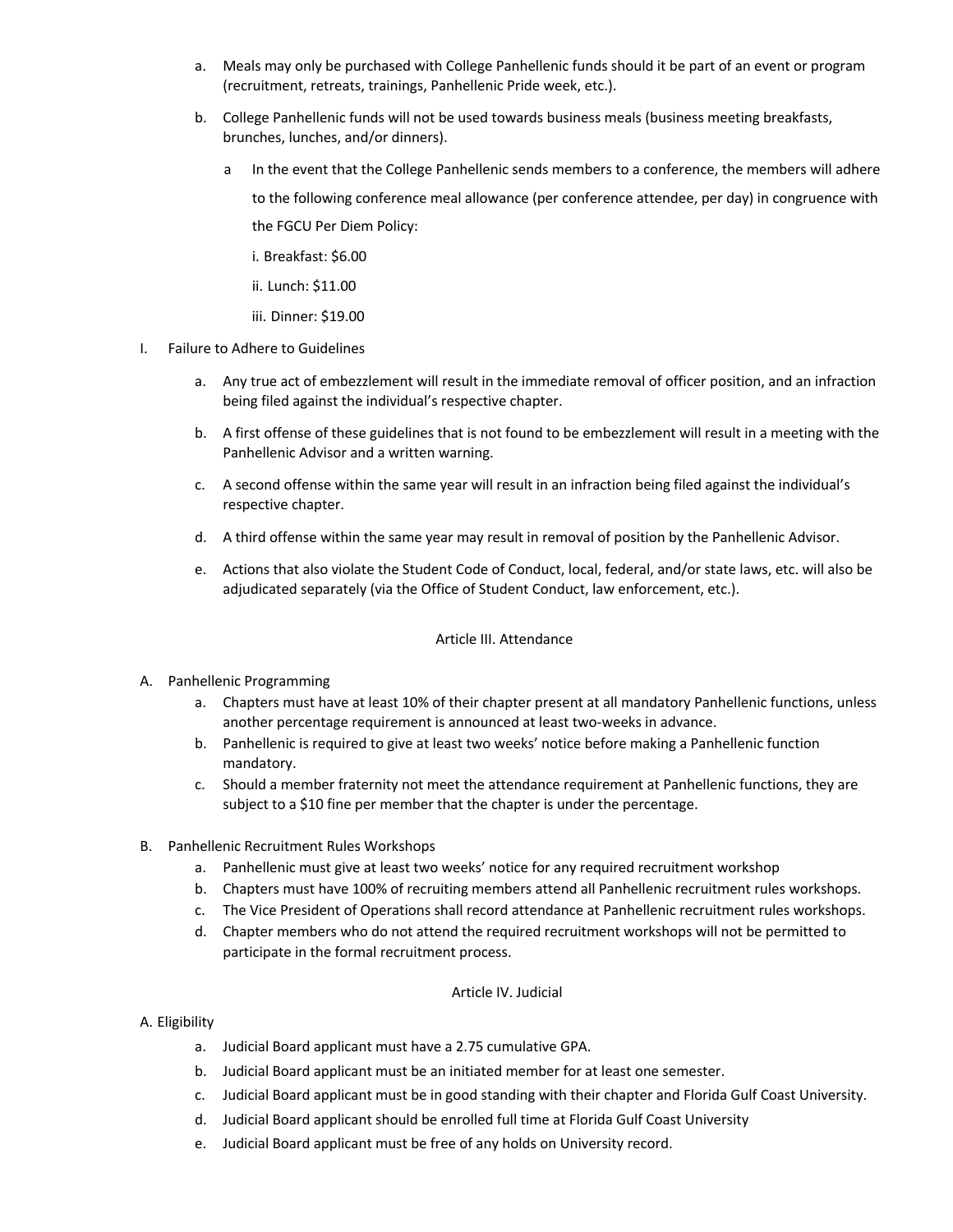# B. Requirements

- a. Judicial Board members must attend the mandatory training each semester.
- b. Judicial Board members must be Panhellenicaly minded.
- c. Judicial Board members must remain unbiased and confidential in all circumstances.
- d. Judicial Board members required to adhere to all governing documents of the Florida Gulf Coast University Panhellenic Association, as well as all NPC governing documents.

# C. Selection of Judicial Board

- a. The Vice President of Internal Affairs will serve as the chairperson for the Judicial Board.
- b. The Vice President of Internal Affairs will chair the selection process for the Judicial Board.
- c. APPLICATIONS. Applications for the Judicial Board positions will be made available by the first week in January and must be submitted by the stated deadline.
	- i There must be two members from each chapter in the Judicial Board

### Article V. Recruitment Counselors

# A. Eligibility

- a. Recruitment counselors must have at least a 2.75 cumulative GPA.
- b. Recruitment counselors must have been an initiated member for at least one semester.
- c. Recruitment counselors must be in good standing with their chapter and Florida Gulf Coast University.
- d. Recruitment Counselors should be enrolled full time at Florida Gulf Coast University.
- e. Recruitment counselors must be free of any holds on my University record

# B. Requirements

- a. Recruitment counselors will be required to attend all trainings, retreats, marketing efforts (tabling, club fair, etc.), pre-recruitment functions, recruitment functions, and post-recruitment functions.
- b. Recruitment counselors are required to adhere to all governing documents of the Florida Gulf Coast University Panhellenic Association, as well as all NPC governing documents.
- C. Selection of Recruitment Counselors
	- i. The Vice President of Internal Recruitment will chair the selection process for the recruitment counselor position. The Panhellenic Executive Council and Panhellenic advisor will serve as non-voting ex-officio members.
	- ii. APPLICATIONS. Applications for the recruitment counselor positions will be made available by the first week in January and must be submitted by the stated deadline.
		- i As per the Manual of Information, chapters should strive to put forth their best members for these positions.
	- iii. INTERVIEWS. Interviews will be conducted within two weeks of the application closing.
	- iv. SELECTION. The Vice President of Internal Recruitment will select the recruitment counselors after careful consideration of the application, interview, and feedback given by the Panhellenic Executive Council and Advisor.
- D. Removal of Recruitment Counselors
	- a. It will take a ⅔ vote from the Panhellenic Executive Council to remove a recruitment counselor from their position.
	- b. Failure to meet any of the Recruitment Counselor requirements and expectations will result in the recruitment counselor being subject to removal.
	- c. Violating any Florida Gulf Coast University Panhellenic Association governing documents, or any NPC governing document, University policy, federal, local, or state law will result in the recruitment counselor being subject to removal.